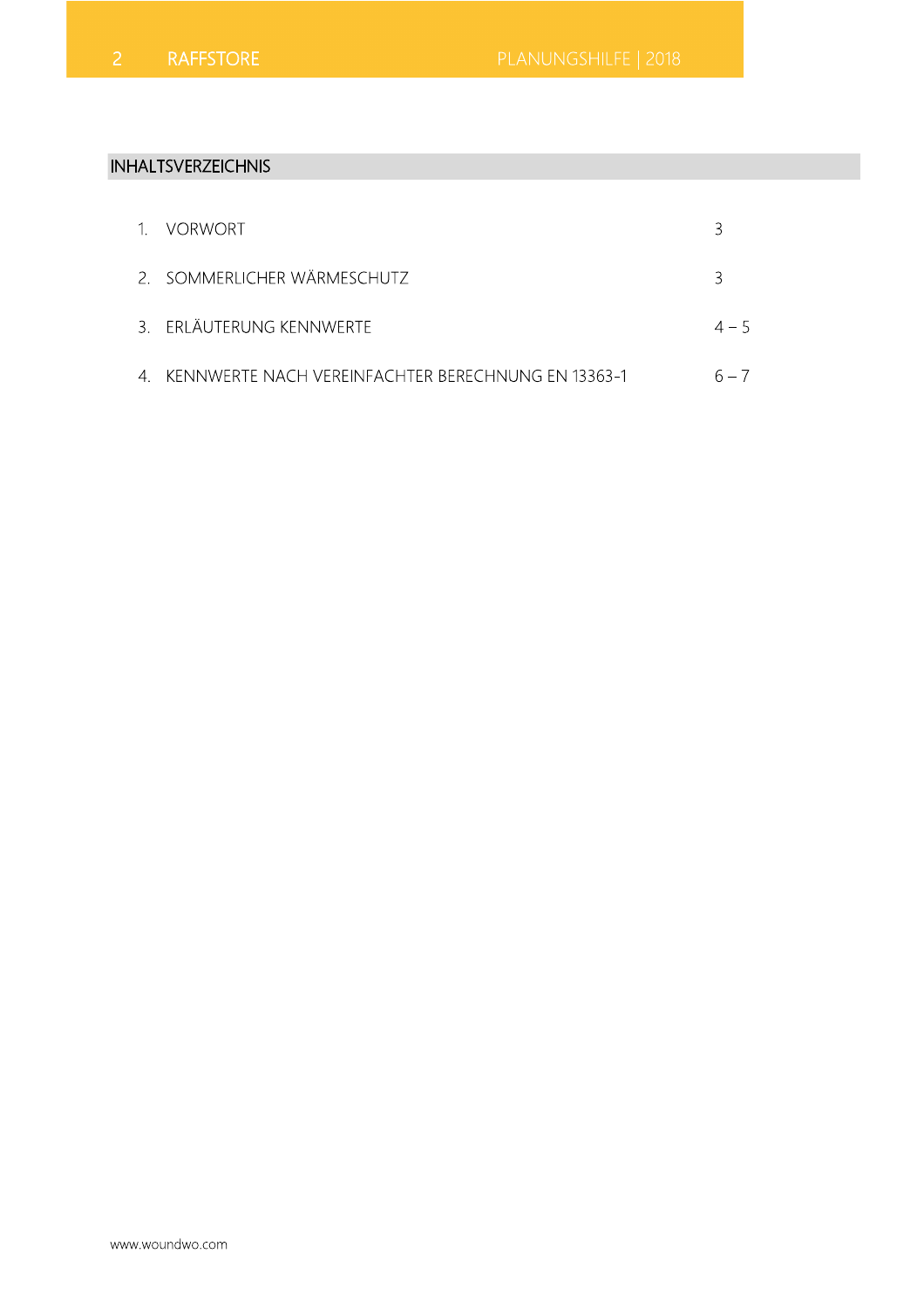

#### **VORWORT**

Viele Haus- und Wohnungsbesitzer stellen mit Recht umfassende Ansprüche an einen Sonnenschutz. Ein an die jeweiligen Bedürfnisse des Nutzers angepasstes Raumklima spielt dabei eine große Rolle. Aber auch der optimale Hitzeschutz bei direkter Sonneneinstrahlung ist eine Anforderung an den Raffstore, so wie die bestmögliche Regulierung des Tageslichtes.



Überhitzung von Räumen vorzubeugen ist das wesentliche Ziel des sommerlichen Wärmeschutzes. Dabei geht es darum, ein behagliches Innenraumklima während der Sommermonate sicherzustellen und gleichzeitig den Energieverbrauch für die Kühlung von Räumen möglichst gering zu halten.

### SOMMERLICHE WÄRMESCHUTZ

In die Bewertung des sommerlichen Wärmeschutzes geht der Gesamtenergiedurchlassgrad qtot für die Kombination Sonnenschutz und Verglasung oder der Abminderungsfaktor Fc ein.

Der Fc-Wert berechnet sich aus dem Verhältnis des Gesamtenergiedurchlassgrades der Kombination Sonnenschutz und Verglasung und dem g-Wert der Verglasung:

$$
\mathsf{Fc}=\frac{\mathrm{gtot}}{\mathrm{g}}
$$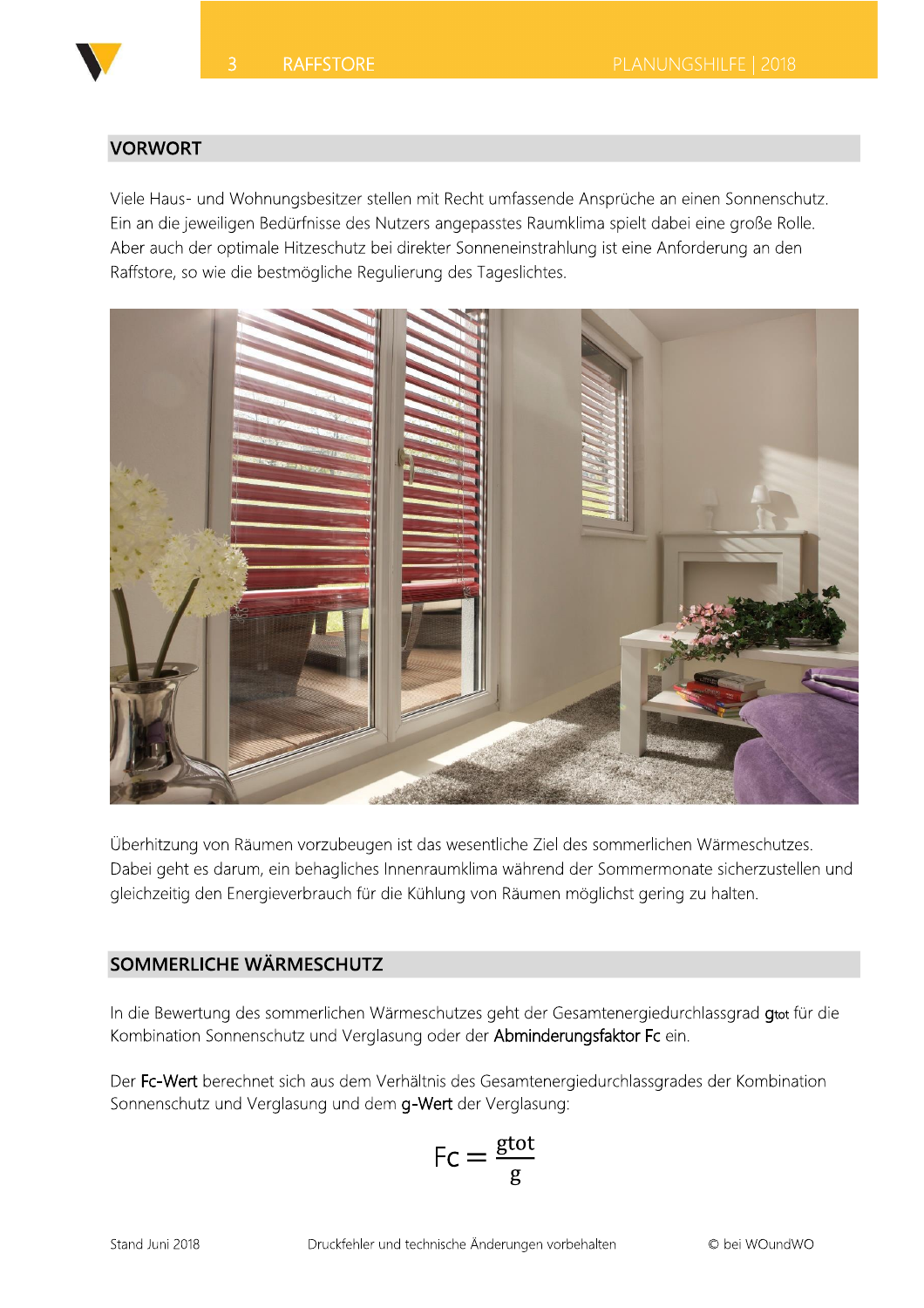### **ERLÄUTERUNG KENNWERTE**

#### Fc-Wert (Abminderungsfaktor)

Der Fc-Wert beschreibt die Wirksamkeit des Sonnenschutzes in Kombination mit dem Fenster. Der Abminderungsfaktor ist ein Zahlenwert zwischen 0 (theoretisch idealer Sonnenschutz) und 1 (kein Sonnenschutz). Je geringer der Wert, umso größer ist die Abminderung der Sonneneinstrahlung durch den Sonnenschutz.

Je schlechter die Verglasung (g-Wert), desto besser wird der Fc-Wert bei identischen Sonnenschutz.



#### g-Wert (Energiedurchlassgrad der Verglasung)

Der g-Wert sagt aus, wie viel Prozent der gesamten solaren Energie (ultraviolette, sichtbare und infrarote Strahlung) durch das Fenster in den Innenraum gelangt. Der g-Wert wird durch die Transmission T und die Wärmeabgabe nach innen qi bestimmt



#### **Beispiel:**

Ein g-Wert von 0,6 bedeutet, dass 60% der solaren Energie durchgelassen wird.

Sommer: je kleiner desto besser - damit eine Überwärmung der Innenräume vermieden wird.

Winter: je größer desto besser - damit, durch Ausnutzung der solaren Energie, Heizkosten gespart werden.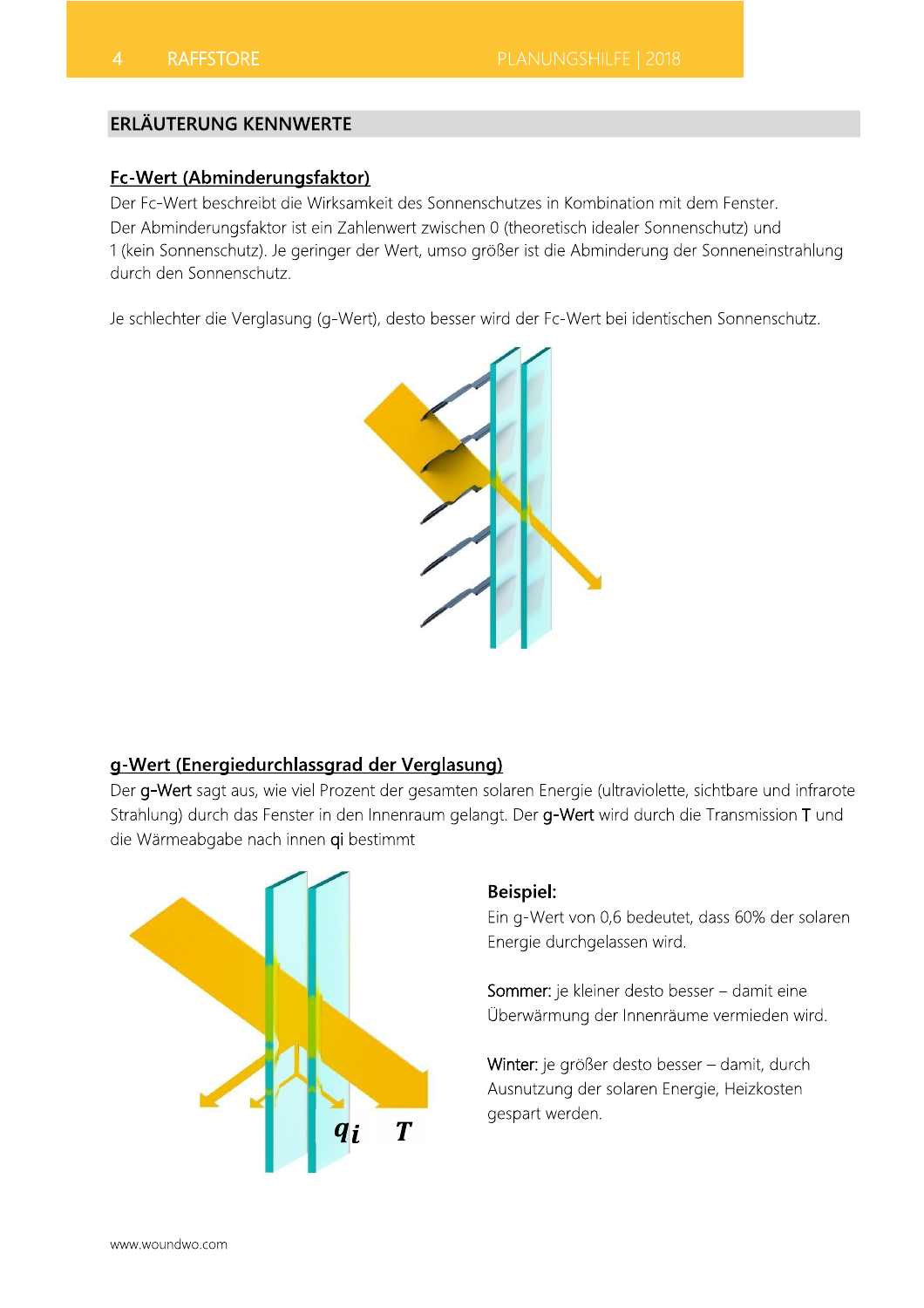

# **gtot-Wert (Gesamtenergiedurchlassgrad)**

Der gtot-Wert bezieht sich auf die Kombination Fenster mit Sonnenschutz.



# Ug-Wert (Wärmedurchgangskoeffizient des Glases)

Der Ug-Wert stellt die Wärmemenge dar, die über 1m<sup>2</sup> eines Bauteils, bei einem Temperaturunterschied der angrenzenden Raum- und Außenluft von 1 Kelvin, verloren geht.

Maßeinheit des Ug-Wertes = W/(m<sup>2</sup>K)

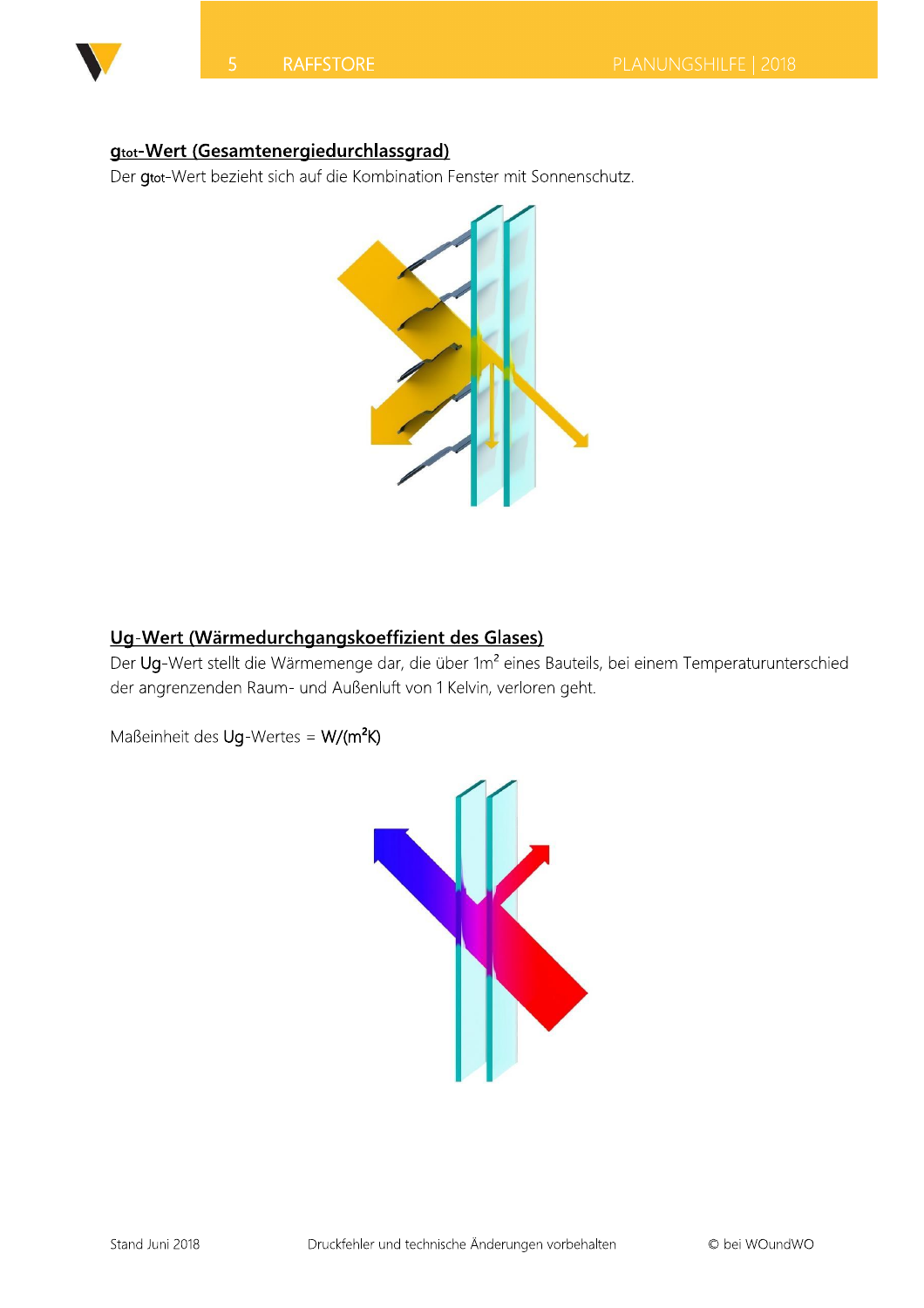# KENNWERTE NACH VEREINFACHTER BERECHNUNG EN 13363-1

| 6<br><b>RAFFSTORE</b> |                |                                                                                       | PLANUNGSHILFE   2018     |                 |                          |                 |
|-----------------------|----------------|---------------------------------------------------------------------------------------|--------------------------|-----------------|--------------------------|-----------------|
|                       |                |                                                                                       |                          |                 |                          |                 |
|                       |                |                                                                                       |                          |                 |                          |                 |
|                       |                | <b>KENNWERTE NACH VEREINFACHTER BERECHNUNG EN 13363-1</b>                             |                          |                 |                          |                 |
|                       |                |                                                                                       |                          |                 |                          |                 |
|                       |                |                                                                                       |                          |                 |                          |                 |
|                       |                | Standardverglasung C nach EN 14501 $\implies$ g = 0,59; Ug = 1,2 W/(m <sup>2</sup> K) |                          |                 |                          |                 |
|                       |                |                                                                                       |                          |                 |                          |                 |
| Lamellenfarbe         | Farbcode       | Lamellen-                                                                             | Lamellen geschlossen     |                 | Lamellen 45°-Winkel      |                 |
| Silber                | <b>VSR 140</b> | <b>Reflexionsgrad Pe,B</b><br>53,2%                                                   | <b>gtot-Wert</b><br>0,15 | Fc-Wert<br>0,25 | <b>gtot-Wert</b><br>0,15 | Fc-Wert<br>0,25 |
| Graualuminium         | <b>VSR 907</b> | 38,0%                                                                                 | 0,15                     | 0,27            | 0,15                     | 0,25            |
|                       |                |                                                                                       |                          |                 |                          |                 |
|                       |                |                                                                                       |                          |                 |                          |                 |
| Anthrazitgrau         | 7016           | 8,1%                                                                                  | 0,17                     | 0,29            | 0,13                     | 0,22            |
| Metallgrau            | <b>DB 703</b>  | 21,9%                                                                                 | 0,16                     | 0,27            | 0,14                     | 0,24            |
| Grau                  | <b>VSR 130</b> | 45,6%                                                                                 | 0,15                     | 0,25            | 0,15                     | 0,25            |
| Lichtgrau             | <b>VSR 904</b> | 63,2%                                                                                 | 0,14                     | 0,24            | 0,16                     | 0,27            |
| Weiß                  | <b>VSR 010</b> | 83,5%                                                                                 | 0,13                     | 0,22            | 0,17                     | 0,29            |
| Perlweiß              | 1013           | 73,4%                                                                                 | 0,13                     | 0,22            | 0,16                     | 0,27            |
| Hellbeige             | <b>VSR 240</b> | 55,7%                                                                                 | 0,14                     | 0,24            | 0,16                     | 0,27            |
| <b>Bronze</b>         | <b>VSR 780</b> | 15,2%                                                                                 | 0,17                     | 0,29            | 0,14                     | 0,24            |
| Dunkelbraun           | <b>VSR 071</b> | 6,4%                                                                                  | 0,17                     | 0,29            | 0,13                     | 0,22            |
| Purpurrot             | <b>VSR 330</b> | 7,2%                                                                                  | 0,17                     | 0,29            | 0,13                     | 0,22            |

| nelineide     | V JN 440       | JJ,170                                                                  | V, 14                | V,Z4    | U, IU               | U, Z I  |
|---------------|----------------|-------------------------------------------------------------------------|----------------------|---------|---------------------|---------|
| <b>Bronze</b> | <b>VSR 780</b> | 15,2%                                                                   | 0,17                 | 0,29    | 0,14                | 0,24    |
| Dunkelbraun   | <b>VSR 071</b> | 6,4%                                                                    | 0,17                 | 0,29    | 0,13                | 0,22    |
| Purpurrot     | <b>VSR 330</b> | 7,2%                                                                    | 0,17                 | 0,29    | 0,13                | 0,22    |
| Moosgrün      | <b>VSR 220</b> | 7,1%                                                                    | 0,17                 | 0,29    | 0,13                | 0,22    |
|               |                |                                                                         |                      |         |                     |         |
|               |                | 2fach Isolierglas $\Rightarrow$ g = 0,54; Ug = 0,9 W/(m <sup>2</sup> K) |                      |         |                     |         |
| Lamellenfarbe | Farbcode       | Lamellen-                                                               | Lamellen geschlossen |         | Lamellen 45°-Winkel |         |
|               |                | <b>Reflexionsgrad Pe,B</b>                                              | <b>gtot-Wert</b>     | Fc-Wert | <b>gtot-Wert</b>    | Fc-Wert |
| Silber        | <b>VSR 140</b> | 53,2%                                                                   | 0,15                 | 0,28    | 0,15                | 0,28    |
| Graualuminium | <b>VSR 907</b> | 38,0%                                                                   | 0,14                 | 0,3     | 0,13                | 0,28    |
| Anthrazitgrau | 7016           | 8,1%                                                                    | 0,17                 | 0,31    | 0,13                | 0,24    |
|               |                |                                                                         |                      |         |                     |         |
| Metallgrau    | DB 703         | 21,9%                                                                   | 0,16                 | 0,3     | 0,14                | 0,26    |
| Grau          | <b>VSR 130</b> | 45,6%                                                                   | 0,15                 | 0,28    | 0,15                | 0,28    |
| Lichtgrau     | <b>VSR 904</b> | 63,2%                                                                   | 0,14                 | 0,26    | 0,16                | 0,3     |
| Weiß          | <b>VSR 010</b> | 83,5%                                                                   | 0,13                 | 0,24    | 0,17                | 0,31    |
| Perlweiß      | 1013           | 73,4%                                                                   | 0,13                 | 0,24    | 0,16                | 0,3     |
| Hellbeige     | <b>VSR 240</b> | 55,7%                                                                   | 0,14                 | 0,26    | 0,16                | 0,3     |
| <b>Bronze</b> | <b>VSR 780</b> | 15,2%                                                                   | 0,17                 | 0,31    | 0,14                | 0,26    |
| Dunkelbraun   | <b>VSR 071</b> | 6,4%                                                                    | 0,17                 | 0,31    | 0,13                | 0,24    |
| Purpurrot     | <b>VSR 330</b> | 7,2%                                                                    | 0,17                 | 0,31    | 0,13                | 0,24    |